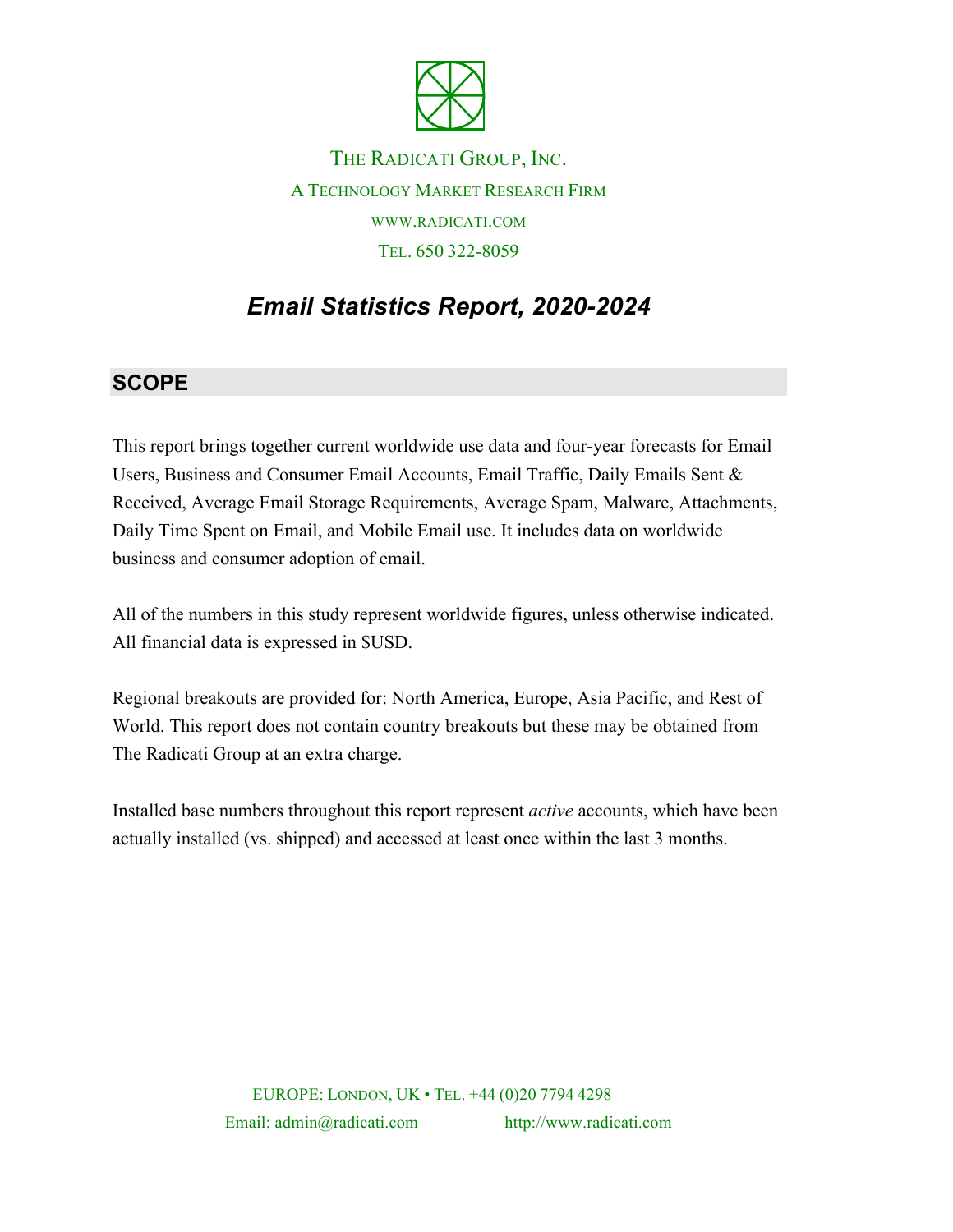## **METHODOLOGY**

The information and analysis in this report is based on primary research conducted by The Radicati Group, Inc. Our proprietary methodology combines information derived from three principal sources:

- a. Our Worldwide Database which tracks user population, seat count, enterprise adoption and IT use from 1993 onwards.
- b. Surveys conducted on an on-going basis in all market areas which we cover.
- c. Market share, revenue, sales and customer demand information derived from vendor briefings.

Forecasts are based on historical information as well as our in-depth knowledge of market conditions and how we believe markets will evolve over time.

Finally, secondary research sources have also been used, where appropriate, to crosscheck all the information we collect. These include company annual reports and other financial disclosures, industry trade association material, published government statistics and other published sources.

Our research processes and methodologies are proprietary and confidential.

### **EXECUTIVE SUMMARY**

- Email is still the most pervasive form of electronic communication for both business and consumer users. Email remains integral to the overall Internet experience as an email account (i.e. email address) is required to sign up to any kind online activity, including social networking sites, instant messaging and any other form of account or presence on the Internet. Online purchases also involve an email address for confirmations, notifications and more.
	- o The total number of business and consumer emails sent and received per day will exceed 306 billion in 2020, and is forecast to grow to over 361 billion by year-end 2024.